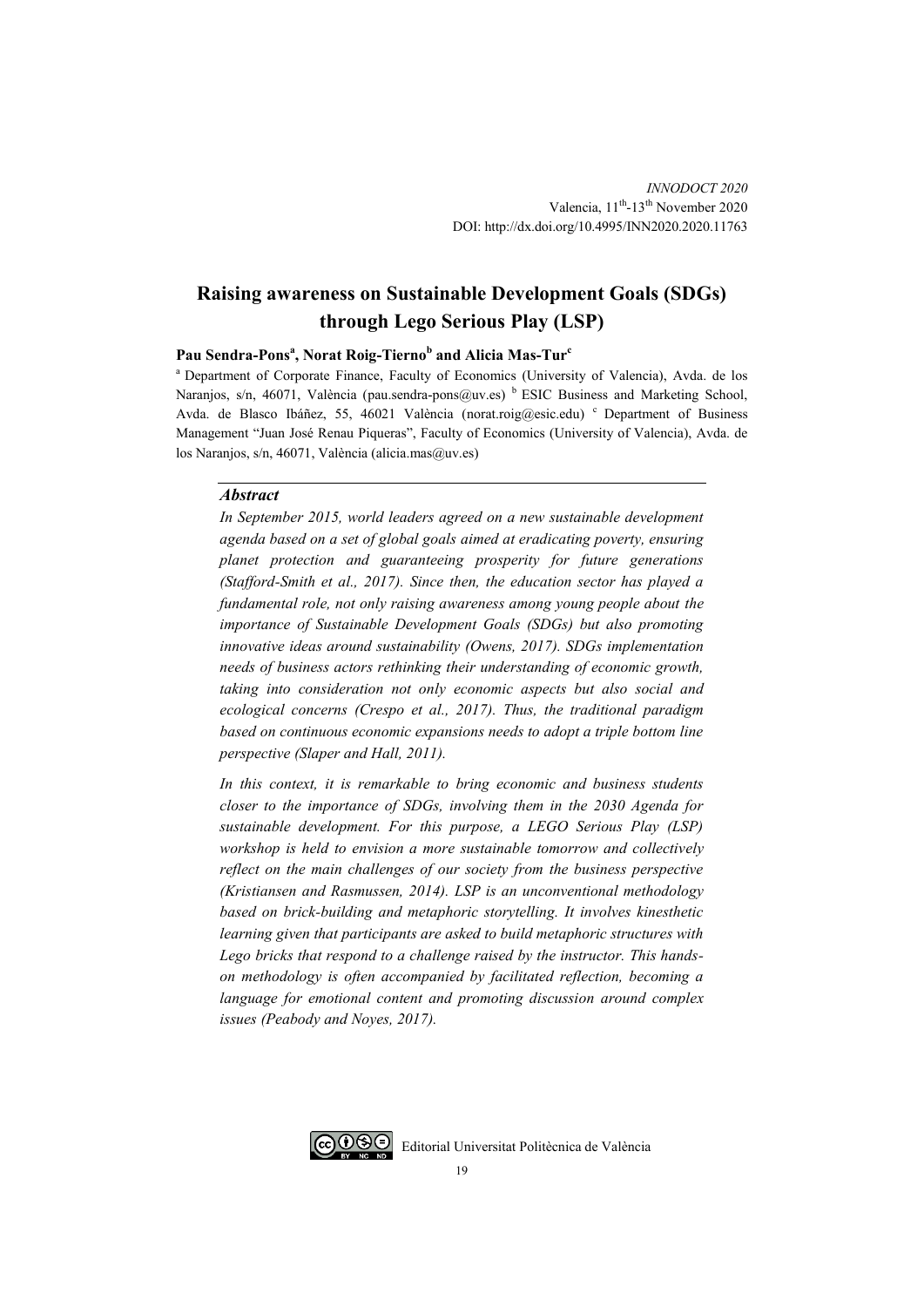*The workshop started with an introduction to LSP for students to familiarize themselves with its dynamics. Then, a challenge related to the achievement of Sustainable Development Goals (SDGs) was raised by the instructors who accompanied students through the process of strategic thinking. The last part of the workshop was devoted to sharing ideas and reflections among participants, both regarding the designed prototypes and the potential of LSP for developing new ideas. This last phase was developed firstly within the different work groups and, after, with the broader group so that participants could receive the feedback of their fellows before presenting the prototypes to all participants.* 

*To analyze the results of this innovative education project, we conducted a survey among participants about LSP methodology, workshop dynamics and skills acquisition using a Likert scale. The results show how LSP is especially suitable to foster ideation around SDGs since it raises awareness and understanding about how these goals might be integrated into daily business initiatives. It also allows participants to significantly improve their communication and problem-solving skills. This suggests LSP methodology is suitable in higher education contexts as it allows students to reflect on complex issues through an ideation process where kinesthetic learning plays a crucial role. LSP speeds up the process of finding sustainable solutions and allows unconscious ideas to take shape in 3D. It also helps students to foster self-confidence as well as network with other students, given its socializing nature. All in all, students develop key skills for their professional development.* 

*Keywords: Sustainable Development Goals (SDG), Lego Serious Play (LSP), gamification.* 

#### **Acknowledgements**

Norat Roig-Tierno wishes to thank Project GV/2019/063, funded by the Generalitat Valenciana, for supporting this research.

## **References**

Crespo, B., Míguez-Álvarez, C., Arce, M. E., Cuevas, M., & Míguez, J. L. (2017). The sustainable development goals: An experience on higher education. Sustainability, 9(8), 1353.

Frick, E., Tardini, S., & Cantoni, L. (2013). LEGO® SERIOUS PLAY®. White Paper.